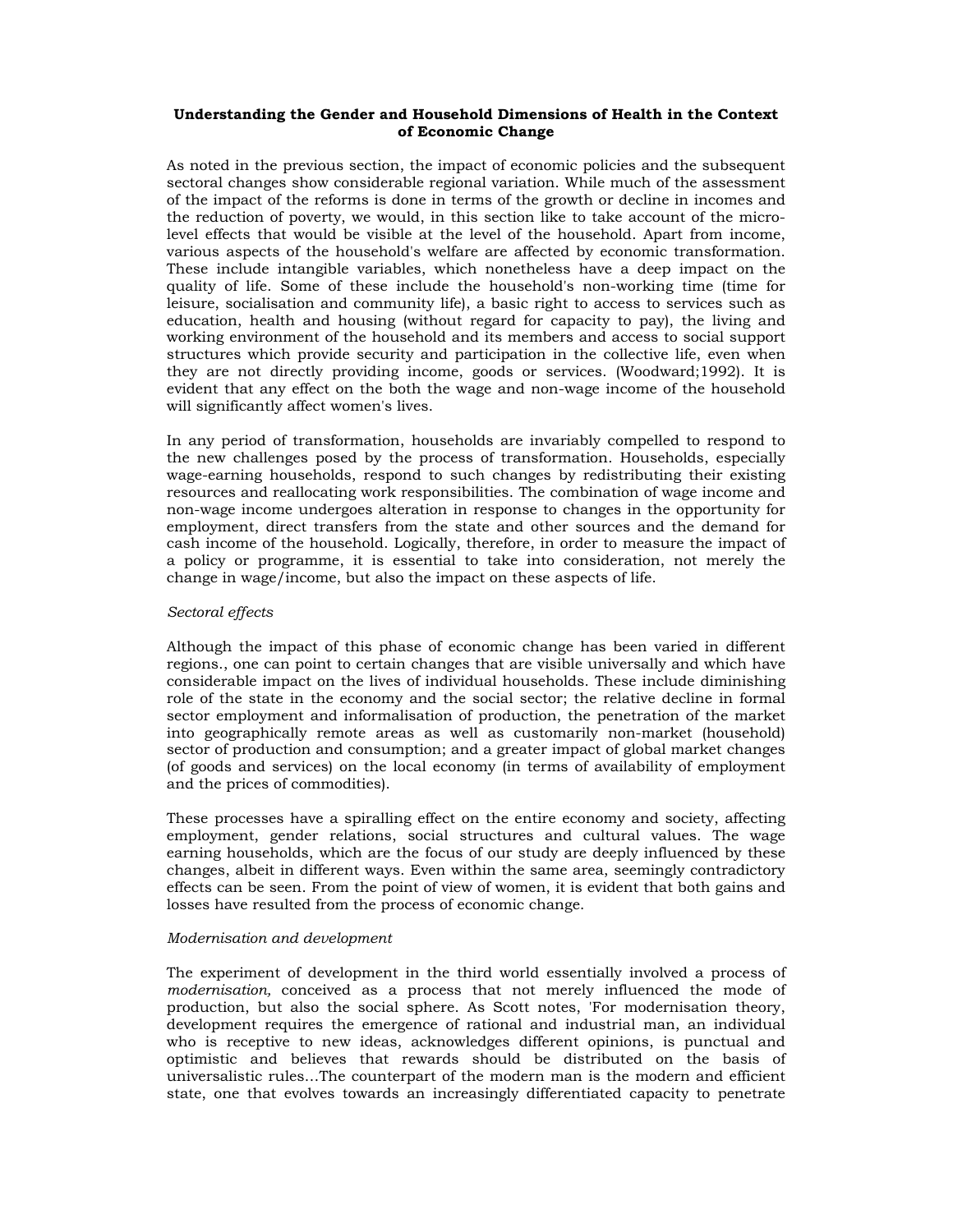society and evolves new means of solving the problems of development.' (Scott; 1996; pg 5)

In India, the goal of social transformation implicitly involved active intervention of the state. It was achieved directly through legislation and the institution of democratic structures, and indirectly through the process of economic development and, importantly, through welfare.

The fact that the political process on which we relied for the establishment of democracy was heavily weighted against women came as no surprise at all. However, it is now widely acknowledged that the process of 'development' in general is also not gender-neutral and it does not, automatically include those who live and work at the margins of society. However, it is now widely acknowledged that the process of 'development' in general is also not gender-neutral and it does not, automatically include those who live and work at the margins of society. In addition to this, one the most significant outcomes of the globalisation process has been the easing of the moral imperative to establish a welfare state.

The most pervasive experience among the wage-earning households has been that of 'uncertainty'. This uncertainty relates, not merely to the availability of employment (a dominant feature of the informal sector), but also to the increasing fluctuation in prices of essential commodities and consumer goods and uncertainty of access to transfers from the state in the social sector (for e.g. seeking treatment in government health facility does not mean that no cost (or predictable costs) will have to be incurred, because most of the goods and services associated with the health care have to be bought from the open market). Thus, on the one hand, the cycles of the growth and stagnation are becoming shorter, making it difficult for households to predict the availability of work and income even for relatively short periods (a season, a year), on the other hand, the increased dependence of the market makes it difficult to budget household resources, especially to tide over certain unforeseen crises, such as illness. (at a time when the availability of free services can not be relied on).

# *Patriarchy and the household in the development process*

By the late 1960s itself, it was becoming increasingly clear that without engaging with the patriarchal structure of the household, it would not be possible to reach women. Studies, emerging from the South Asian countries in the 1980s, especially, revealed that there were significant intra-household inequalities in physical well-being (survival, nutrition, health status) primarily on the lines of age and gender. On the other hand, anthropological studies were also challenging the notion that the 'allocational outcomes of households could be attributed to a unified decision-making process, based on rational choice, and suggested instead that such outcomes reflected differential obligations and interests among household members which led them to allocate resources within their jurisdiction in systematically different ways'.(Kabeer; 1998; pg 94)

However, as the state withdraws from the public sphere and the political imperative to make commitments towards welfare is weakened it is unthinkable that that the state can act as the catalyst for change in the private sphere. Thus, in general, in the present scenario, we find an increasing reluctance to engage with the traditional structures of the household and community. This abdication, though subtle, is significant as it marks a radical break in the ideological thrust of state policy.

By elevating the family and household to a sacrosanct position, we risk relegating women to an intractably hierarchical space. The neo-liberal influence on global and state policy also does not allow for the household to be opened up for analysis, because it looks to the household to act as a buffer during the period of adjustment. Undoubtedly, the household stands as a buffer ensuring survival for those vulnerable members whose livelihoods are threatened by the changes in the nature of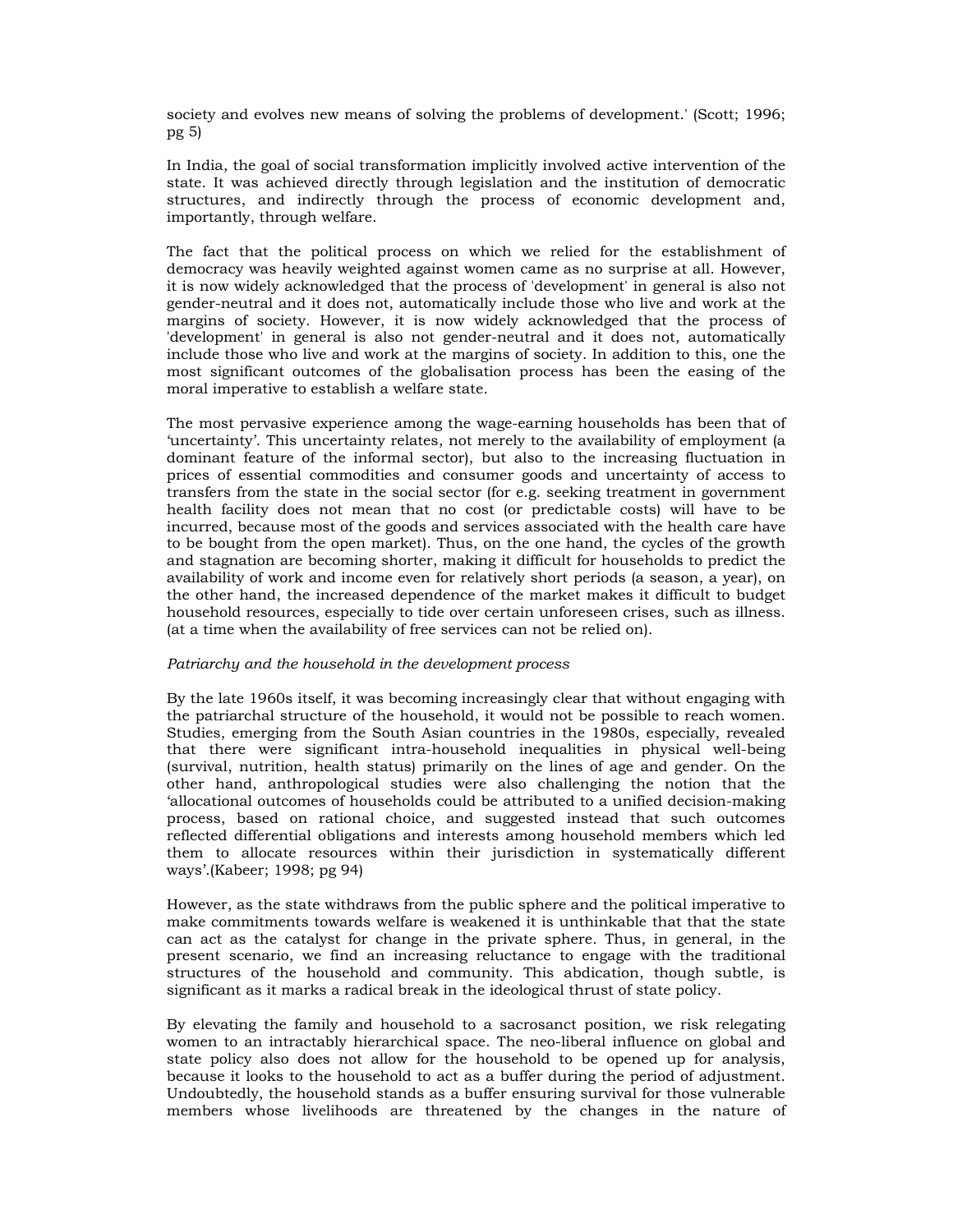production. However, the household is also the site where women must, unconditionally, work harder and longer to ensure that survival.

As Uberoi notes "The family – as a concept, as an ideal- is now being addresses with some urgency and much publicity in social development policy statements for the simple reason that that it is expected that the family will increasingly have to take on itself an augmented burden of social welfare. This is presumably what was highlighted in the original focus of the IYF (International Year of the Family) on "resources and responsibilities in a changing world" and it is if inexplicitly so – a gender issue of major importance for the simple reason that, in almost all societies the major burden of 'care' falls unevenly on women. That is, to shift the burden of social welfare provisioning from the state to the family must affect women much more than it affects men, adding to their household responsibilities and reducing their competitiveness in the employment market. (Uberoi; 1999; 278)

While it is evident that even the conventional development strategies adopted in the first three decades of independence were also largely gender blind, there had been a space to critique the strategies and formulate alternatives. An important precondition for this was the existence of the state as a key player, which could be exhorted, to intervene actively and proactively in the interest of women. Significant areas for intervention were programmes for especially rural, development and social welfare. As the role of the state of these spheres diminishes, (regardless of whether actual funding and allocation has declined), the opportunity for distinguishing women's interest from that of the household has been lost.

It is in this context that women's role in the household is undergoing change, even as the basic inequity in the institution of the family is maintained. Women, thus, seek out paid employment to provide the werewithal for survival or the means to maintain a certain standard of living. On the other hand, they intensify their effort in the realm of unpaid work to cope with crises and to compensate for the decline/instability in wage and non-wage incomes.

# E*mployment of women*

Among the most consistent trends in women's employment has been the increasing participation of women in wage labour. The proportion of female workers in both agricultural and non-agricultural labour is rising steadily. The entry of women in the urban informal sector has also been quite substantial. Women workers are largely being absorbed into the lowest strata of wage-work in the manufacturing sector, community services and petty trade. Women are being employed in large numbers in small informal sector units (e.g. in export production) in the manufacturing sector. There has been an increase in putting out system and subsequent increase in homebased workers (engaged in manufacturing, rather than traditional crafts).

Women, in general, are very unlikely to receive formal education and training in skills that command a high wage. Highly skilled work, such as stitching or cooking, when it enters the monetised economy, automatically gets redefined as unskilled labour. These skills, which are learnt at the cost of the household, are widespread and, hence, have very low economic value. Apart from the fact that there is an abundant supply of female labour, the fact that women's paid work is seen as an extension of domestic role provides justification for classifying women's work (which is traditionally unpaid) as unskilled.

Women are compelled to enter the workforce in order to compensate for the loss of traditional livelihoods (such as cultivation and handicrafts) and to supplement the incomes of male workers who have themselves, been pushed into the informal sector. Nonetheless, the social organisation of the household, which evolved around the ownership of land by the male head of the household or the concept of the single male breadwinner, has not undergone change. The assimilation of women's wage work into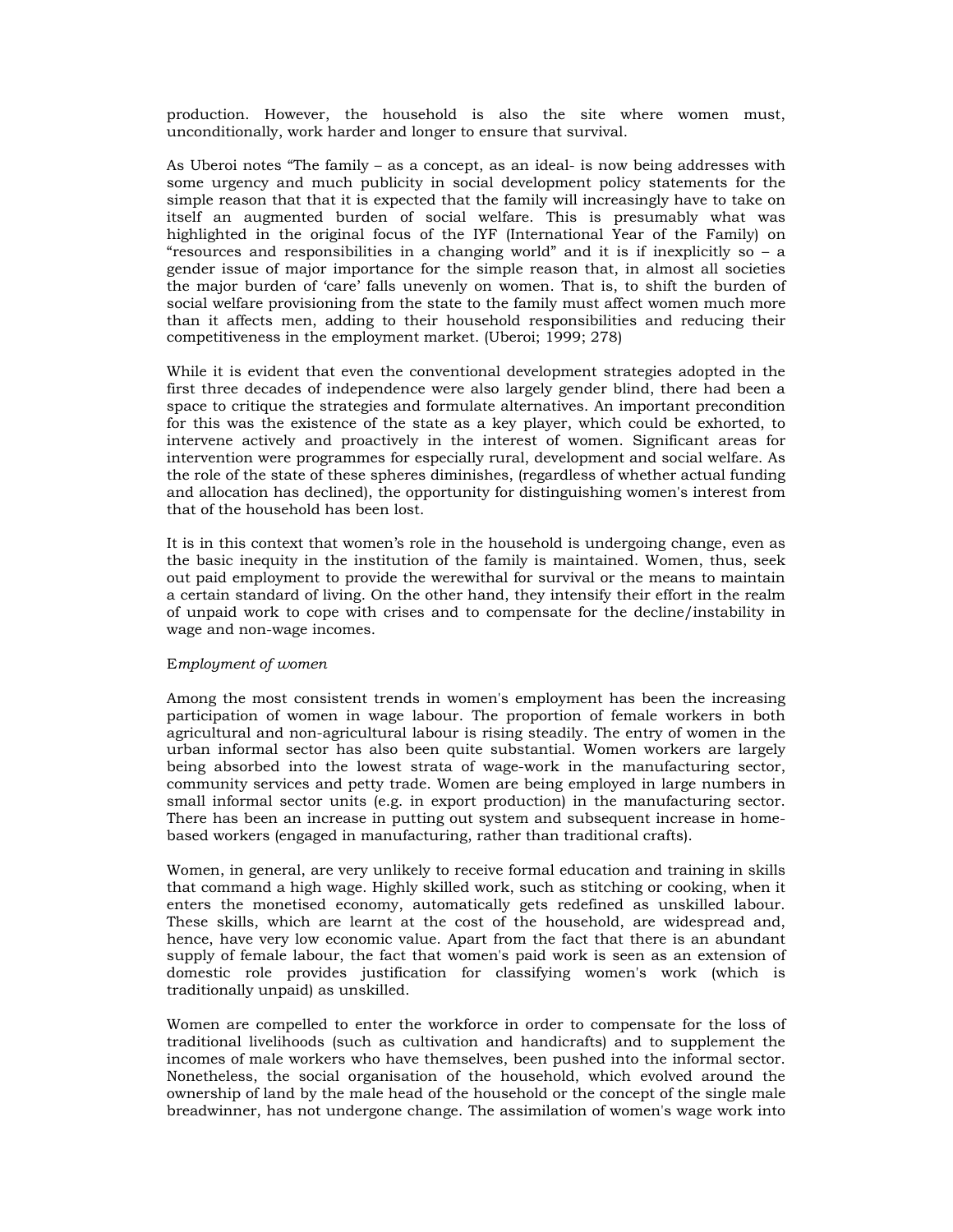the existing social organisation has been facilitated and undoubtedly also necessitated the informalisation of industrial sector, which relies on sub-contracting and home-based work. The fragmentation of the production process, which results out of the above-mentioned organisation of production enables manufacturers to absorb women workers without having to invest in skill enhancement or giving them full worker status.

Women, who enter the workforce, ideologically as supplementary earners more readily, accept the conditions of work in the informal sector. The low prospect of skill enhancement, uncertain tenure and fluctuations in income (as experienced by piece rate workers) do not inhibit women workers as much as male workers. The fact that women do not regard wage work as a permanent or even predictable phase plays an important role in their decision-making. As Elson notes in the case of women workers in the export production units in the developing countries, 'Women are considered not only to have naturally nimble fingers, but also to be naturally more docile and willing to accept tough work discipline, and naturally more suited to tedious, repetitive, monotonous work. Their lower wages are attributed to their secondary status in the labour market, which is seen as a natural consequence of their capacity to bear children… Indeed the phenomenon of women leaving employment in the factory when they get married or pregnant is known as 'natural wastage' and can be highly advantageous to firms which periodically need to vary the size of their labour force to adjust to fluctuating demand for their output in the world market.' (Elson; 1997; pg 193). While, in India, export production does not constitute a large proportion of the manufacturing sector, 'flexibility' is required even for manufacturers producing for the domestic market in the face of increasing competition and to evade the labour laws that apply to units employing more than ten workers (as permanent workers).

Marriage, motherhood, illness in the family or even reasonable stability in the income of the male workers could signal the end of a particular phase of employment. Thus, labour intensive, but highly routinised and fragmented operations are well suited for employing female labour. There is a floating population of women workers who periodically seek employment and periodically drop out of the labour market, which the employers can draw upon at will.

Apart from the fact that women may not identify themselves as workers, the social organisation of such production is an extension of the household. Not only does this limit the opportunities available to individual women, it also makes it logical for the patriarchal structure of the household to be transplanted to the work sphere.

The social construction of women's employment as an extension of domestic work promotes an ideological conservatism that leaves gender relations and the sexual division of labour in place. This belies the hope that increase in women's employment would on the one hand necessitate a shift of the burden of domestic work to male household members and, the experience of paid work and modern social structures would engender more equality in the workplace. There has also been no clear indication that individual income increases the welfare of women through an increase of allocation of household resources (food, leisure, land) for women. Women's employment has inevitably led to the widely recognised phenomenon of 'double burden' which essentially involves the intensification of work due to the combination of paid and unpaid labour. While this phenomenon is not unique to the phase of globalisation, the phenomenal growth of women's workforce participation in this period has brought significantly more women into the lower rungs of the wage market as semi-skilled, highly substitutable, low value workers.

The importance of employment for women can never be denied. The opportunities for wage work outside the agricultural sector may have other liberating aspects, especially freedom from customary obligations associated with caste. Even women workers in the urban areas may prefer wage work in the 'modern' sector to being domestic workers because it offers them a higher social status. The employment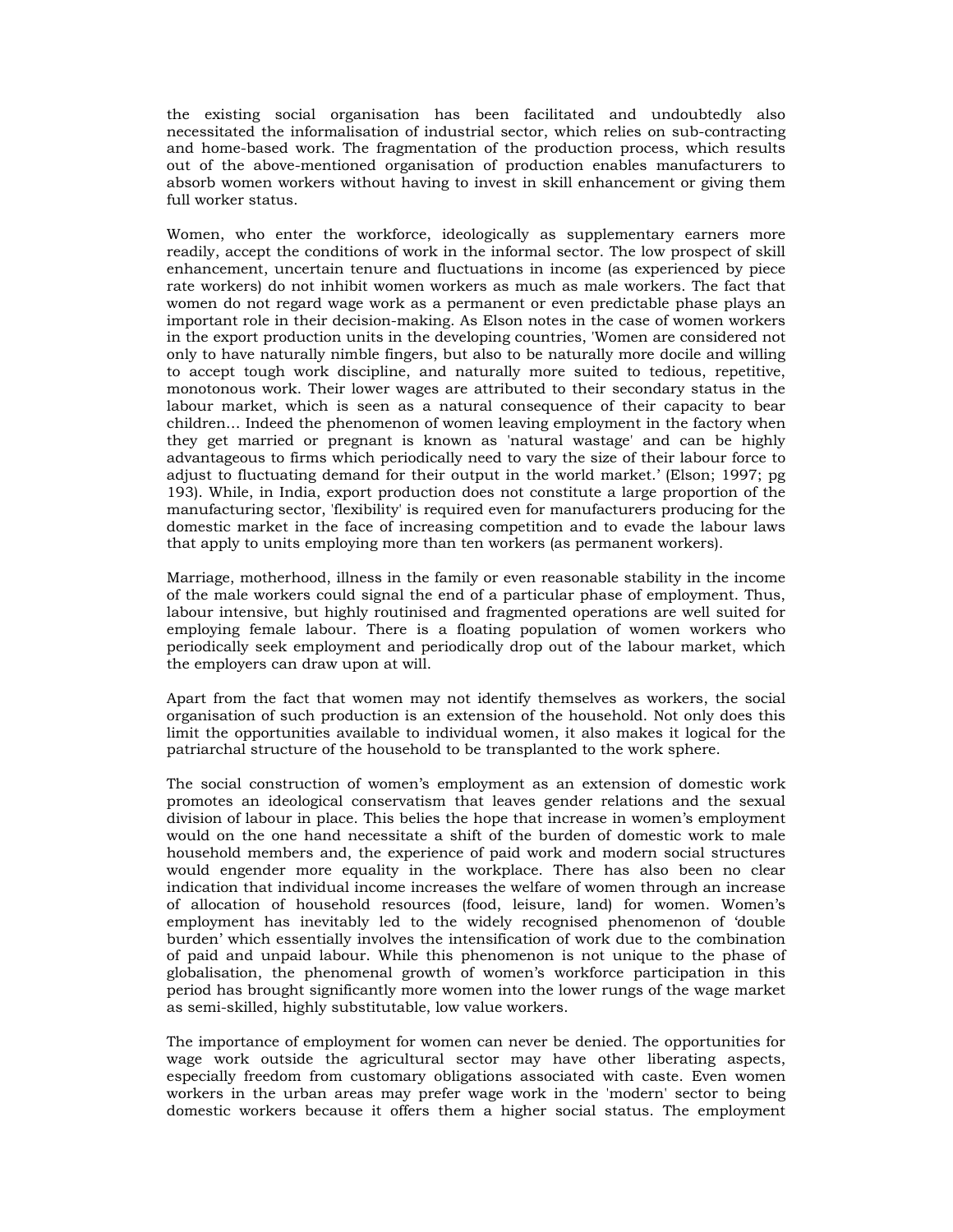opportunities for women, in whatever form, also ensure the physical survival of the household. It has also been widely observed that increase in incomes of women tends to have a positive effect on the survival of children, and girl children in particular. However, it is still regrettable that absorption of women into the workforce neither provides any substantial security of income nor shows any significant potential for personal advancement.

# *The household*

Although the burden of unpaid work falls disproportionately on women, the survival of women is inextricably linked to the fate of the household. During the period of transformation, pressure is exerted on the household by external forces. Traditional wage-earners may get displaced or their incomes may declines, while sources of nonwage income, through subsistence farming, access to free goods (forest produce, medicinal plants, common pasture land, water resources etc.) may be denied or these may get commodified, even while opportunities for employment may arise for women and children, with a resultant increase in cash income. Households may, on the one hand, gain access to the commodity market and women may have the choice to purchase goods and services, that hitherto, had to be produced in the home. (For e.g. processed food such as bread is more readily available.) On the other hand, women may have to travel further to gather fuel and fodder, free of cost, if the rights to these are acquired by private parties for commercial exploitation.

The implications for women is an intensification of time and effort contribution to domestic work. Women may be compelled to put in more efforts to increase the household production of goods and services, both for self consumption and for sale. When household face a fiancial crisis, even of a short duration, This may be done for e.g. by substituting market goods such as clothes with home-made goods and by constructing/repairing the house or their own (because there is no money to pay professional masons). Women may extend their domestic work to produce for the sale in the external market For e.g. through participation in income generation schemes and micro-credit programmes.

The withdrawal of state finance for social and physical infrastructure may result in an intensification of domestic work to cope with the deterioration/ withdrawal of access to the infrastructure. This process may be particularly pronounced where the physical environment is undergoing transformation, for e.g. from rural to semi-urban. Newly developing areas are provided with only the basic facilities, while private capital is expected to provide for the remainder. In order to facilitate economic production, certain facilities may be developed by the private sector. These may also be made available to the households in the neighbouring area. Certain amenities such as water may, in fact, be made more readily available. However, it is very unlikely that certain ' public goods' such as sanitation and preventive health measures, such as water purification, are unlikely to be developed through private investment. Thus, the urbanisation of the area may lead to increase in the density of dwellings and may cause drainage systems or toilet facilities to collapse under the burden of more intensive use. Access to open space may get considerably more restricted.

Apart from the physical infrastructure, the primary objective of social welfare may be increasingly difficult for households and women to attain. Although the welfare provisions in India were never extensive, the promise that, at least, the most basic health and education services will be provided is being reneged. Health and education programmes, in as much as they are free of cost and at least overtly do not discriminate between men and women allow women to survive in the face of neglect within the household. For e.g. a supplementary nutrition programme may bridge the vital gap and, at least, partially compensate for the differential food allocation in very poor households. Girls may get immunised as part of a mass drive, where households do not have to incur costs on travel and in terms of time.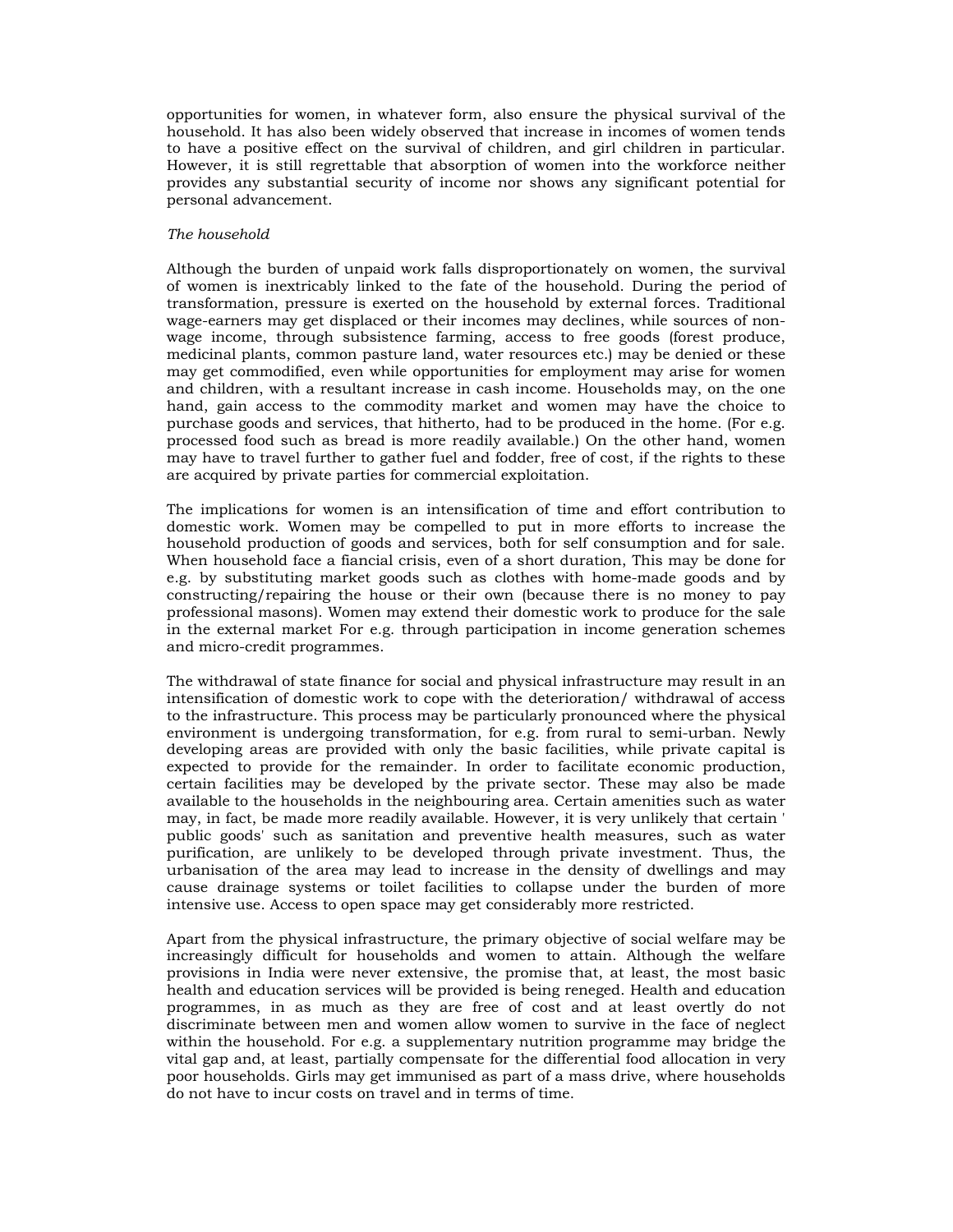In addition to this, social sector services directly aid women to improve the standard of living of the household and their own prospects. As Ranadive notes, " The sum total of direct of the welfare effects lies in their capacity to aid the poor household to cope with survival. It also lies in the issue related to the quality of life. When the reach of the social sector services is inadequate, shortfalls are made up for within households, since families generally look after their own". (Ranadive; 2000; pg 20)However, the subsequent adjustment of priorities may adversely affect women. When education is free and easily accessible, girls are more likely to be sent to school. However, imposing a cost, no matter how nominal make weaken the households' commitment to girls' schooling. The effect of uncertainty in household income may be similar. 'Most poor people are forced to restrucutre their family budgets on account of lack of availability of sustained subsitence level employment throughout the year. It has been noted that the first vistims in such restrucutring are usaully the needs of the female memeres of the family, their needs are generally perceived as low priority needs Girls are either kept away from schools or are left to fend for themselves in the schools. Most such girls tend to drop out on account of lack of sustained support to stay on in the schools.' (Bhatia; 1994; pg 227)

The proponents of globalisation themselves insist on the provision of social services to act as a safety net for households living in poverty and those that slip into the category of the poor as a result of the restructuring process. They also continuously highlight the pivotal role that women play in the household. However, given the low commitment to welfare, that aspect of the reforms package has been effectively sidelined. While there is a dire need to redirect more resources towards primary education and health, this should not be done at the cost of existing allocation to these sectors. There is a consistent move away from programme having a wide coverage to targeted, single purpose, single target group oriented programmes. The 'targeting' of women for such programmes may prove ineffective, as has been discussed above, unless there is a readiness to engage with the discrimination that women as a sex face in the private sphere. In the existing circumstances, the need for a comprehensive coverage of the entire population is very necessary, before specific groups are targeted and their needs addressed. In a situation, where different household members compete for the same set of goods or services, it is very unlikely that women will be able to retain control over their share of the resources.

On the other hand, the general thrust of the markets' strategy (and its complementary rhetoric) lies in assigning economically unprofitable, but indispensable welfare functions to the household, while integrating other traditionally non-economic activities into the market. For e.g., there is an interest in introducing automation into daily domestic chores for the development and marketing of household gadgets and appliances, but it reiterates that the care of the elderly and chronically ill, which is equally arduous, is an expression of feminine love, which is the basis of family life. Thus, women's unpaid work, subordination and lack of control over resources can be conveniently simultaneously obscured and highlighted.

# *The community*

The emphasis on the community is an essential aspect of the strategy being recommended for poor households to cope with the impact of the SAP programmes. This emphasis is not merely on directly involving local communities in development programmes (as was also attempted earlier), but on conceptualising the community as a safety net for the poor. The emphasis on the community is also a logical corollary of the renewed enthusiasm for the institution of the family. Thus, there is an emphasis on the use of community resources to build infrastructures, provide social services and meet the needs of the new women workers. While, the community has traditionally contributed to the certain aspects of welfare such as childcare, the role of the community is visualised in much more comprehensive terms following the SAP. Multilateral and Bilateral agencies, which provide aid to governmental and non governmental organisations in the developing countries, have actively promoted the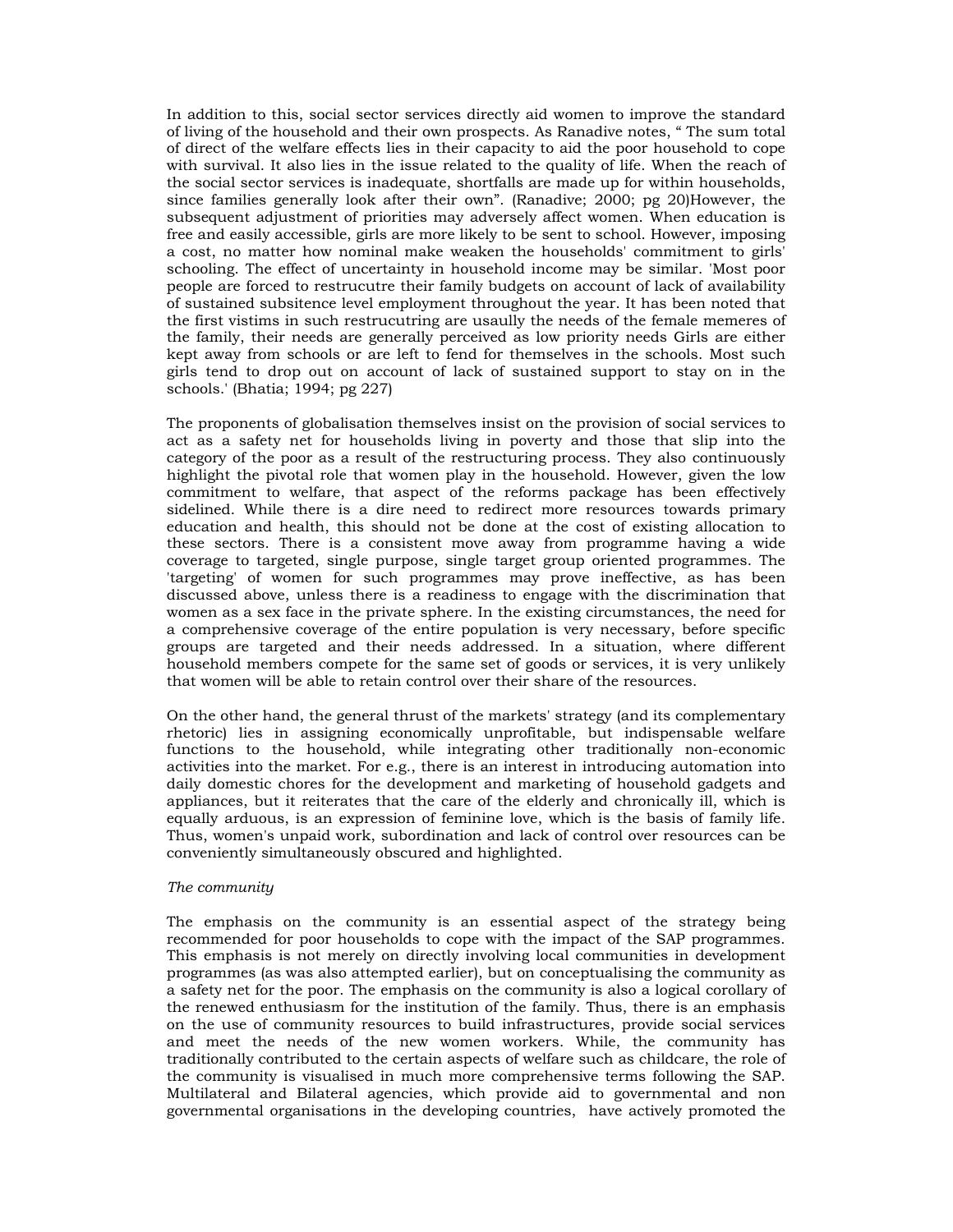implementation of community based initiatives and institutionalised the informal role of the local community. The 'community' as a vaguely defined entity is being legitimised as the true representative of the 'people's interest' in contrast to the representatives elected through the formal democratic process and other political groups and organisations (e.g. trade unions) The effect of this move has not been entirely negative for women. These initiatives have created a space for women, which was not given to them within the more traditional forms of organisation (where considerable control over resources was involved). Women, for the first time, are getting a foothold in the public space and are able to foreground issues of local interest. They are getting experience and training in administration and organisation.

 However, a completely uncritical view of the community as a panacea for all ills is totally unwarranted. Firstly, such a view obscures the conflict of interest that exist within any community structure. By constructing the community as largely consensual, fairly homogenous and independently capable of progressive action, the inherent contradictions of caste and class (let alone gender) are sought to be glossed over. Thus, it is important to note how much risk are players such as NGOs and funding agencies willing to take when women organise themselves and demand much more than limited developmental programmes.

Secondly, the stress imposed on the communities of the poor may, in fact, lead to their fragmentation. " what is alarming, however, is that globalisation seems to unleash forces that are likely to fragment communities. Studies have shown how important community and kin support are to the survival strategies of the poor, be they of the individual kind where relatives/neighbours look after children of women who go out to work or of the organised kind as illustrated above (a collective consumption group in Lima that runs a community kitchen). But with increased pressure on resources due to migration, inflation, unemployment, whether cohesiveness within communities will hold is anybody's guess.' (Ranadive; 2000; pg 33)

The decline of the working class movement (whether as a result of the new economic order, or any other logic) and the depoliticisation of collective organisation, where the goal is to look inward for solutions rather than seek a legitimate share from the state or the economy, has created a space for the revival of more traditional identities. These identities are being viewed as more relevant because they not merely emphasise the existence of a collective identity but also form the basis for benevolent action. This process has fore-grounded the sustained importance of traditional communities, not merely for their role in building identity and social life, but also in the material provision of the essentials of life. However, the danger lies in the exploitation of these spaces for communal/ revivalist politics. The neglect to initiate reforms within the institutions may affect women very adversely. While women may receive material support from these groups, a revival of these identities threatens to push women into a more circumscribed space. While, it was earlier hoped that social change would result from the dissolution of these identities altogether, women must now engage with the orthodoxy of religious and caste institutions, which have shown remarkable resilience and antipathy to change. Significantly, such confrontations will have to take place without the context of a progressive mass movement.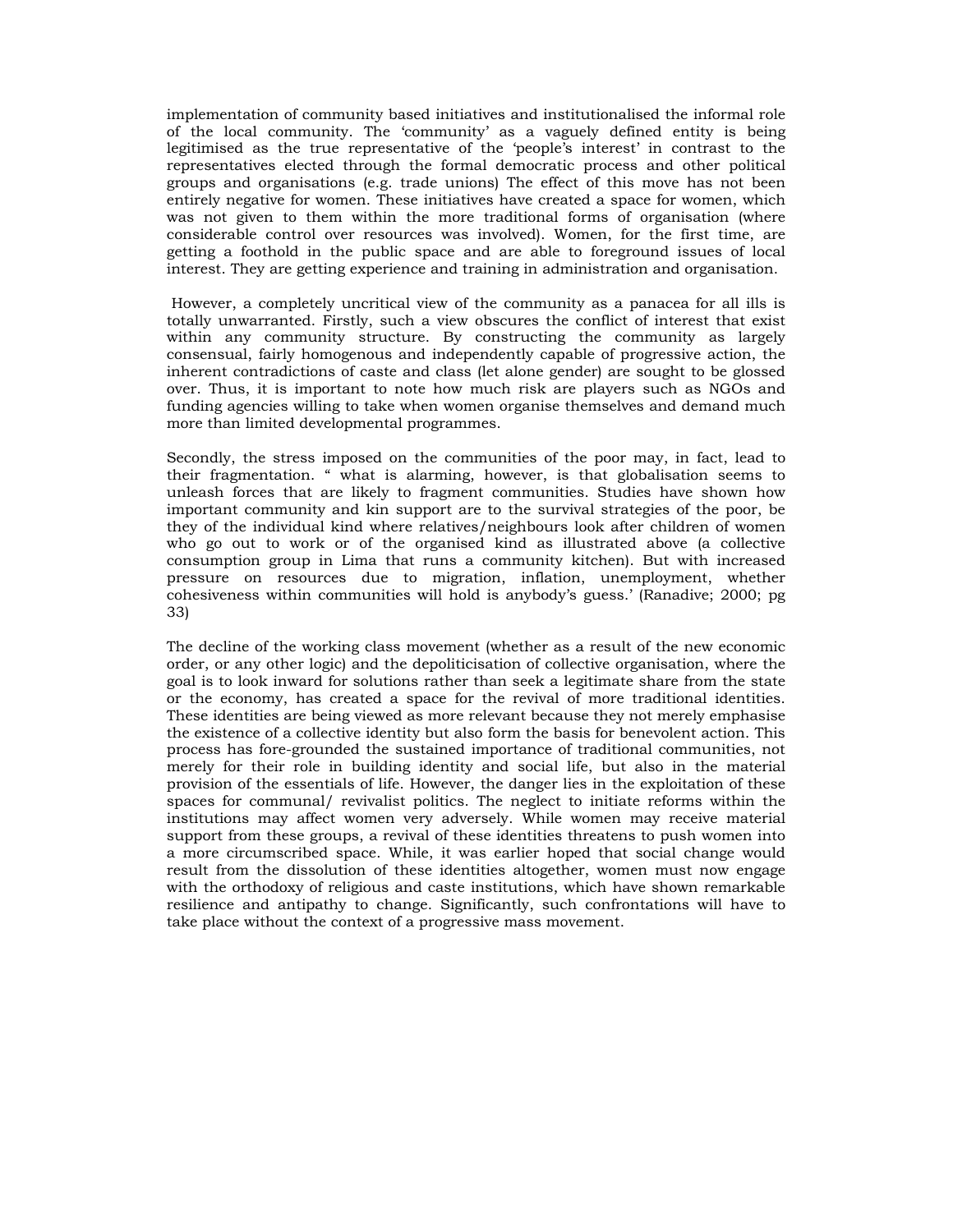# **Health**

From the above analysis, it is possible to identify some specific effects that would have an impact on the health of women in the context of structural change. While, it is not aimed to outline the 'effects' on health resulting from the macro-level changes or household level strategies, certain pointers are being drawn to aid the analysis of the health impact.

# *Direct factors*

Among the most significant determinants of health status is the availability of food and its quality. Households are very likely to alter their food composition in response to income changes the price and availability of food items. Apart from the fact that the economics of demand and supply may affect food purchasing and consumption, changes in the work schedule, cultural changes and the influence of the market on choices also determine food consumption. On the one hand, more cash income in the hands of women may lead to higher consumption of quality food in the household. In times of periodic crises, of course, actual consumption of food (luxury items such as meat and fruits) may decline periodically. On the other hand, an increase in the work burden of women may affect food preparation practices in the household. Women, who are too busy to cook, may be the worst victims of the subsequent decline in the quantity and variety of food consumed in the household.

A similar process affects the intangibles such as leisure and rest. The intensification of work may lead to an increase in the standard of living, but may considerably curtail the time available for rest and leisure. As Duvvary notes, "(yet) this very participation in the outside sphere can contribute to the deterioration of the health status of women given the multiplicity of women's roles. Therefore, even in the best of situations with a people oriented health system, changes in the macro-economic sphere can translate, where women are concerned, into greater constraints and intensify the conflict of allocation of time. The extent to which women are stretched will determine the overall health implications for them. (Duvvary; 1999; pg. 62)

The changes in the living environment may similarly affect women's health. While on the one hand, the living environment may improve with the provision of basic amenities, women entering the workforce may be exposed to toxins and other occupational hazards. The more intensive use of natural resources and physical infrastructure may increase women's work burden and substantially diminish the quality of life of the household.

# *Indirect factors*

Apart from the direct determinants of health, the provision of health services, both curative and preventive play a significant role. An experience of almost 50 years of modern health care has prepared the ground for a market led health care system. The fact the more than three-fourths of the services utilised by households is in the private sector is well known. However, apart from providing health services, the market also helps to build a health culture. There is an increased perception of ill health and a widespread awareness of the medical treatment options that are 'technically' available. However, their availability to the poor is severely limited by the fact that they must be purchased like other commodities in the market. This, undoubtedly, puts a sever burden on the poor households' resources.

There does exist the possibility of rationing health services in manner in which the non poor are prevented from using government services or are made to pay for them. This process, however, involves very sensitive methods of means testing, which may not be feasible in the Indian context. It must also be remembered that short term fluctuations in income make many households on the margins of the poverty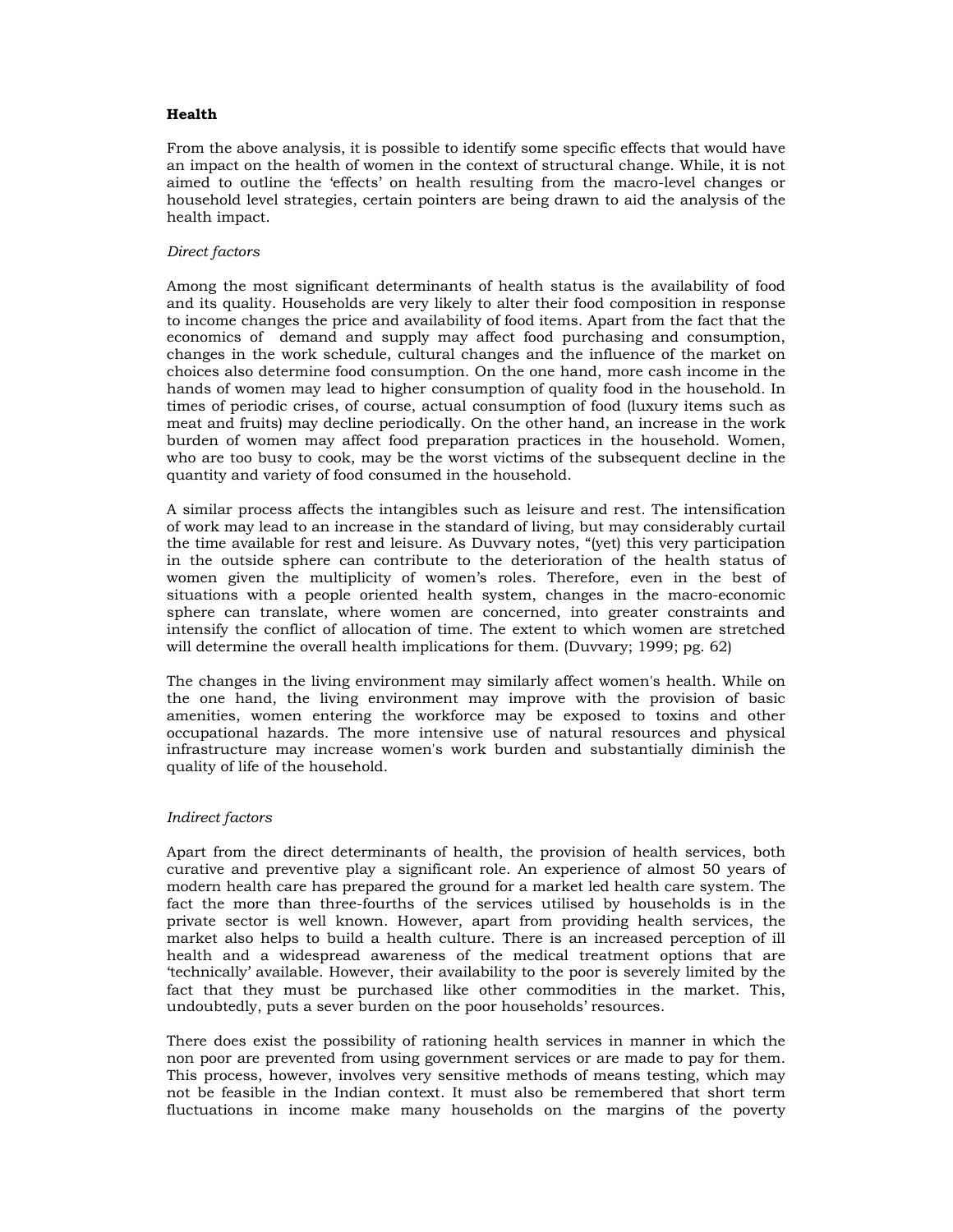vulnerable. The use of health care, unlike many other items of consumption, can not postponed or cut down without very serious consequences. Hence, poor households may be forced to pay for services that they are 'technically' entitled to, free of cost, due to administrative delays and shortages of medicine and equipment. Apart from this, the actual process of proving 'poverty' is humiliating for most users, especially when users are labelled as non-poor, unless they can prove otherwise. Health institutions, such as tertiary care hospitals, are very stringent about granting 'free' status to patients because they have been directed to raise their own resources.

The influence of private insurance on the health sector may also drive up health care costs, making health care even less accesible to the poor. It is pertinent to note that most estimates of the health insurance market in India include only the middle and upper classes. These automatically means that the poor, whose health risks are too high to insure profitably, are to be left to fend for themselves. However, the services in the private sector which are used by the poor and the non-poor are not vastly different. Thus, a general increase in the cost of care due to insurance may have a disastrous impact on the poor. On the one hand, they may find access to free health care curtailed, on the other, the cost of using private health services (which is the most common strategy to cope with the poor quality and low access of public health services) may become astronomical.

The pressure on households to meet these needs may lead to drastic cuts in other items of consumption and a reallocation of resources, apart from incurring debts. The household, however, much less the women, can hardly ignore these needs. Even while the household fulfil its responsibility to ensure the survival of the vulnerable members including the aged and children, its able bodied and active members may considerably economise on their own health needs. Thus, women may ignore their health problems till they begin to affect their ability to work, or till they become life threatening.

Similarly, the workers of the households may consciously seek employment where the working conditions pose health risks if it offers even marginally higher returns. Such work opportunities abound, especially in the casual sector where women are predominant.

Thus, we observe that the resilience of the household and the community may prevent a complete breakdown (reflected by rising mortality). However, apart from changes in income levels, the most commonly used measure of poverty, significant changes amy occur in the non-monetary aspects of the household's welfare. Women may bear a disproportionately higher cost, even while they may not gain equally from any improvement. Thus, it is important to document the more subtle changes that affect the quality of life of the poor and the specific impact on women.

#### **References**

Bhatia S.C.; Adjustment Policies: Education and Training for Women in (ed) Pam Rajput and Hema Lata Swarup; Women and Globalisation; Ashish Publishing House; New Delhi; 1994

Duvvury Nata; Gender Implications of New Economic Policies in (ed) Mohan Rao; Disinvesting in Health; Sage Publications; New Delhi; 1999

Elson Diane and Ruth Pearson; The Subordination of Women and the Internationalisation Of Factory Production in (ed) Viswanathan et al; The Women, Gender and Development Reader; Zed Books Ltd. United Kingdom; 1997